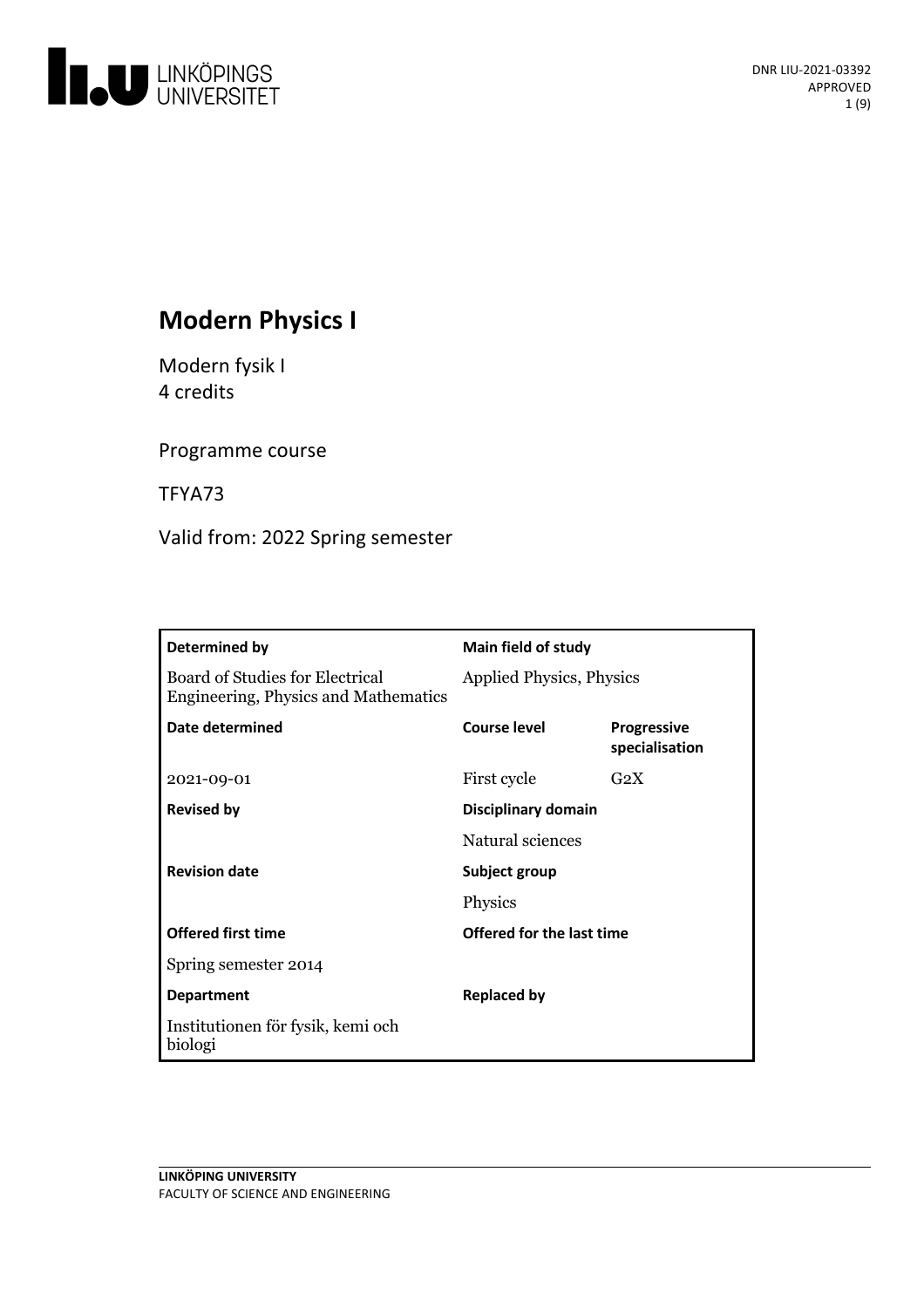## Course offered for

- Master of Science in Applied Physics and Electrical Engineering
- Master of Science in Applied Physics and Electrical Engineering International

## Prerequisites

Mathematics, Calculus, Linear algebra, Mechanics, Wave Motion, Optics and Electromagnetic Field Theory.

## Intended learning outcomes

The course will provide basic knowledge in quantum mechanics and relativity theory as well as, based on these knowledge, provide a basic description of atomic physics and nuclear physics. On completion of the course, the student will:

- know the basic concepts, the main ideas and theories in the field and examples of results and consequences thereof
- be able to apply theories by solving problems in the field and thereby selecting appropriate methods and assessing the reasonableness of the results obtained
- be able to perform simple measurements of importance in quantum physics and relate them to the corresponding theories

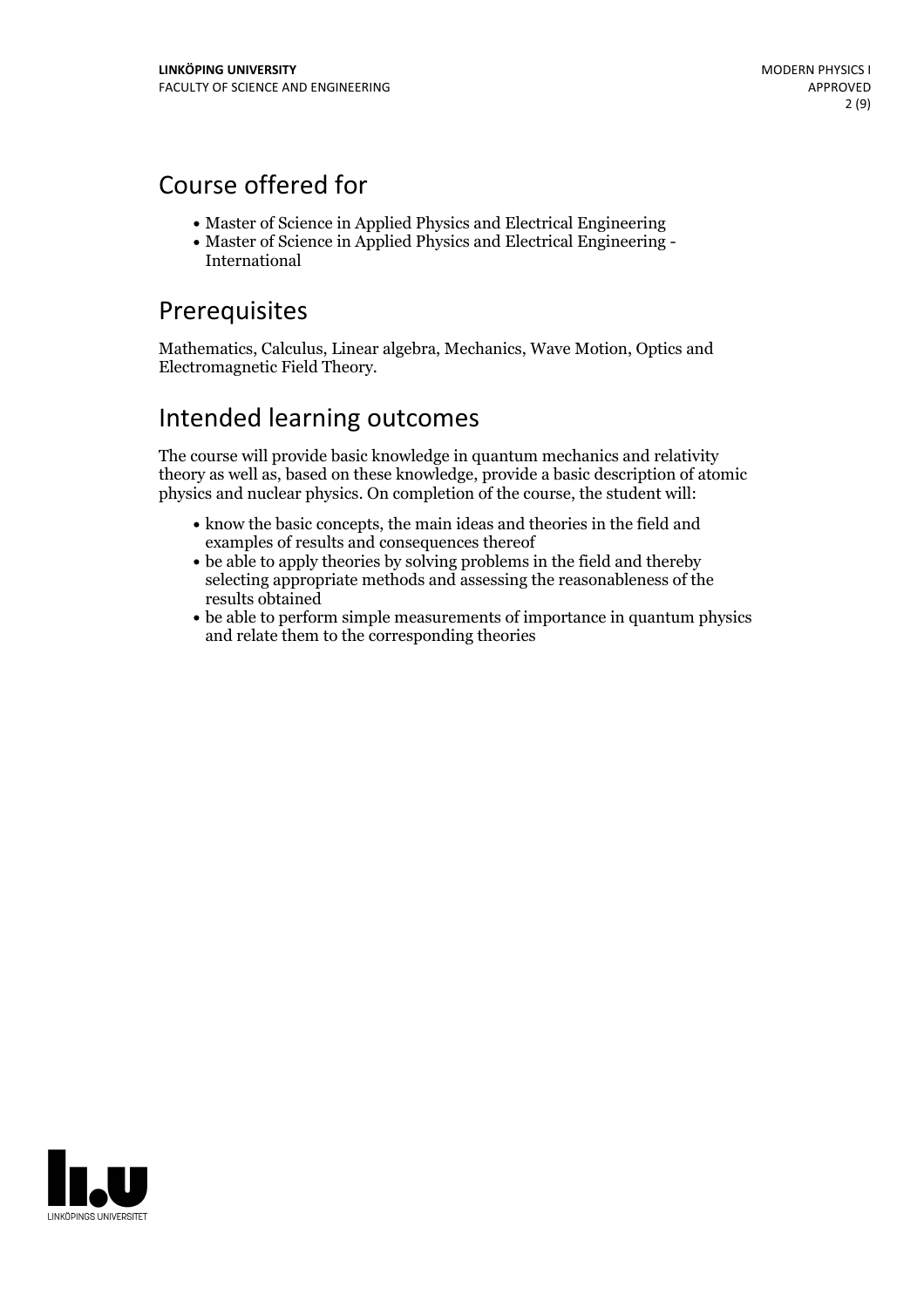## Course content

Modern physics is essentially the new physics that emerged after 1900 and has a huge range, from the smallest building blocks of matter to the entire universe and everything in between. In this course we focus on the basics of relativity and quantum physics and apply them in atomic physics and nuclear physics.

- Theory of Relativity: The Lorentz transformation. The Doppler effect for electromagnetic waves. Relativistic mechanics. Rest mass and rest energy. Introduction to general relativity.
- Quantum Physics: The wave-particle duality. The uncertainty principle. The Bohr model of the atom. The Schrödinger equation. Bound and unbound states. Quantum-mechanical operators, expectation values and eigenvalues. Stationary and non-stationary states.
- Atomic physics: The Schrödinger equation applied to one-electron systems. Energy levels, quantum numbers,orbitals, spectra. Spin, magnetic moment and the influence of magnetic fields. Multi-electron systems: The Pauli exclusion principle, the periodic table, approximate energy levels.
- Nuclear Physics: Structure and binding, nuclear models. Nuclear magnetic resonance. <sup>E</sup> <sup>=</sup> mc2 applied to nuclear processes. Radioactive decay. Nuclear reactions, fission and fusion.

# Teaching and working methods

Lectures, exercises and one laboratory exercise.

## Examination

| TEN <sub>2</sub> | Written examination | 3.5 credits | U, 3, 4, 5 |
|------------------|---------------------|-------------|------------|
| LAB <sub>1</sub> | Laboratory work     | 0.5 credits | U.G        |

## Grades

Four-grade scale, LiU, U, 3, 4, 5

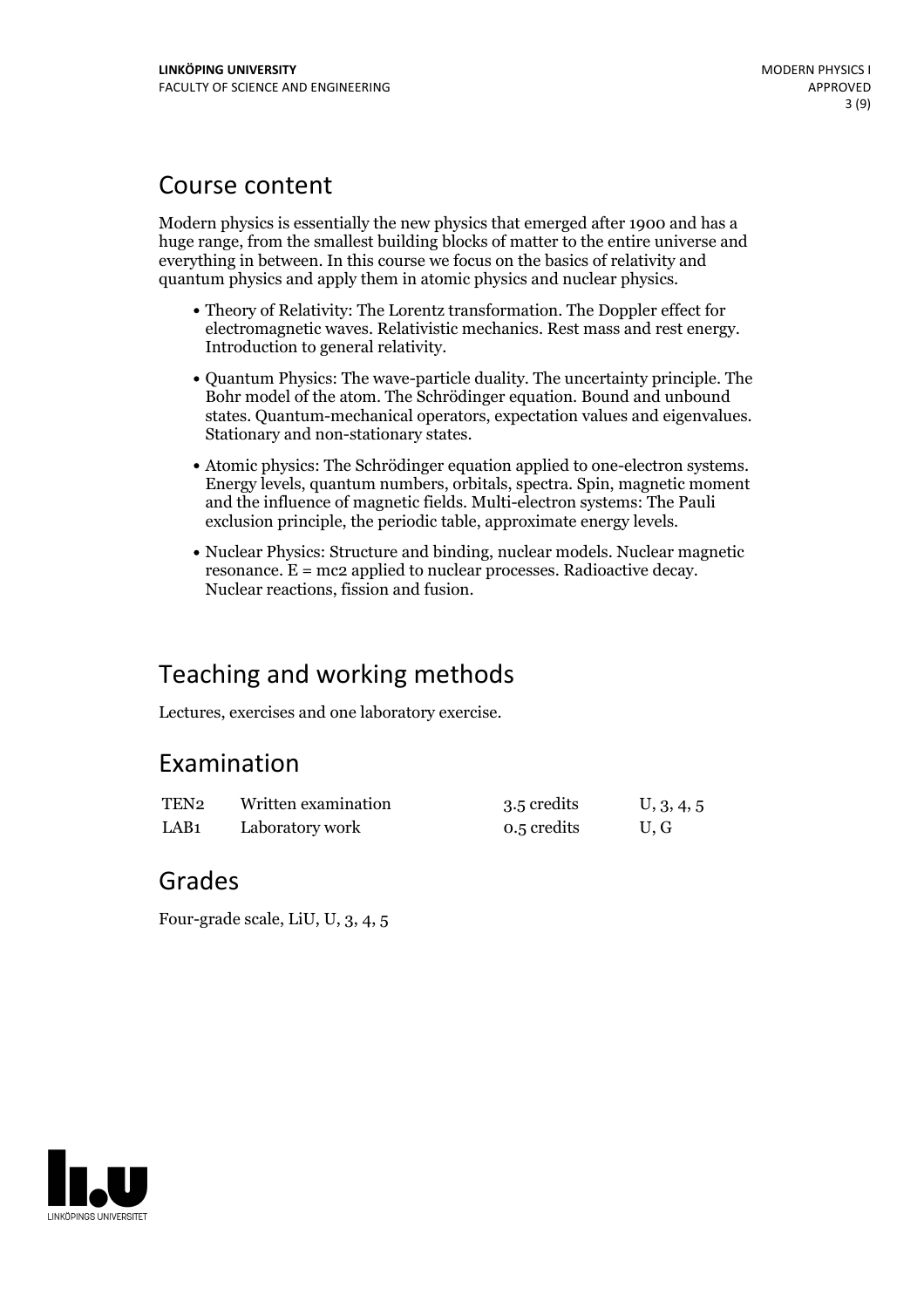# Other information

Supplementary courses: Modern Physics II, Nanotechnology, Physics of Condensed Matter, Experimental Physics, Semiconductor Technology, Surface Physics, Analytical Mechanics, Theory of Relativity, Quantum Mechanics, Cosmology, Medical Radiation Physics

### **About teaching and examination language**

The teaching language is presented in the Overview tab for each course. The examination language relates to the teaching language as follows:

- If teaching language is "Swedish", the course as a whole could be given in Swedish, or partly in English. Examination language is Swedish, but parts
- If teaching language is "English", the course as a whole is taught in English.<br>Examination language is English.<br>If teaching language is "Swedish/English", the course as a whole will be
- taught in English if students without prior knowledge of the Swedish language participate. Examination language is Swedish or English depending on teaching language.

### **Other**

The course is conducted in a manner where both men's and women's experience and knowledge are made visible and developed.

The planning and implementation of a course should correspond to the course syllabus. The course evaluation should therefore be conducted with the course syllabus as a starting point.

If special circumstances prevail, the vice-chancellor may in a special decision specify the preconditions for temporary deviations from this course syllabus, and delegate the right to take such decisions.

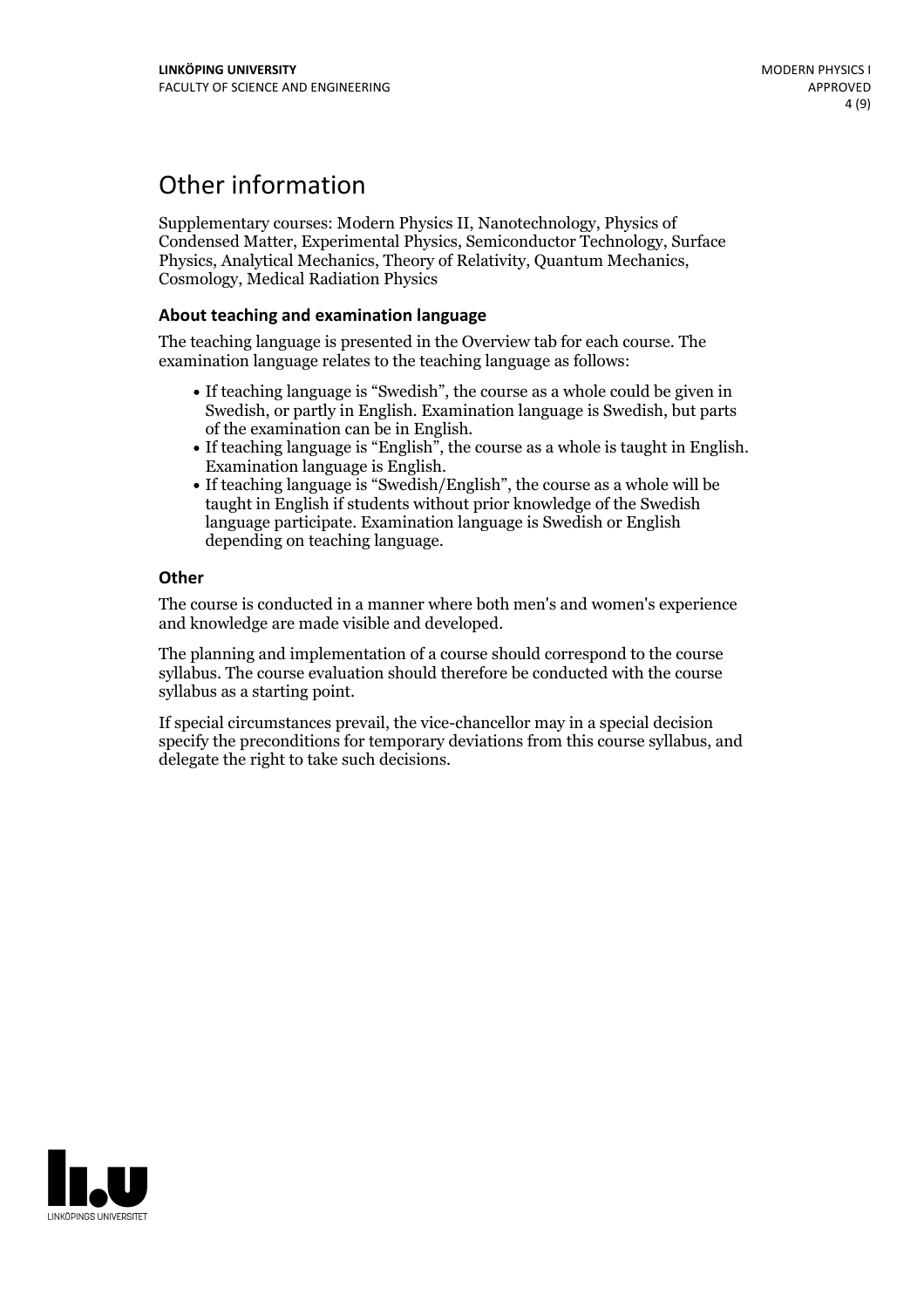# **Common rules**

## Course syllabus

A syllabus must be established for each course. The syllabus specifies the aim and contents of the course, and the prior knowledge that a student must have in order to be able to benefit from the course.

## Timetabling

Courses are timetabled after a decision has been made for this course concerning its assignment to a timetable module.

## Interruption in and deregistration from a course

The LiU decision, Guidelines concerning confirmation of participation in education (Dnr LiU-2020-02256), states that interruptions in study are to be recorded in Ladok. Thus, all students who do not participate in a course for which they have registered must record the interruption, such that the registration on the course can be removed. Deregistration from or interrupting a course is carried out using <sup>a</sup> web-based form: https://www.lith.liu.se/for- [studenter/kurskomplettering?l=en.](https://www.lith.liu.se/for-studenter/kurskomplettering?l=en)

## Cancelled courses and changes to the course syllabus

Courses with few participants (fewer than 10) may be cancelled or organised in a manner that differs from that stated in the course syllabus. The Dean is to deliberate and decide whether a course is to be cancelled or changed from the course syllabus.

## Guidelines relating to examinations and examiners

For details, see Guidelines for education and examination for first-cycle and second-cycle education at Linköping University, Dnr LiU-2020-04501 [\(http://styrdokument.liu.se/Regelsamling/VisaBeslut/917592\)](http://styrdokument.liu.se/Regelsamling/VisaBeslut/917592).

An examiner must be employed as a teacher at LiU according to the LiU Regulations for Appointments, Dnr LiU-2021-01204 [\(https://styrdokument.liu.se/Regelsamling/VisaBeslut/622784](https://styrdokument.liu.se/Regelsamling/VisaBeslut/622784)). For courses in second-cycle, the following teachers can be appointed as examiner: Professor (including Adjunct and Visiting Professor), Associate Professor (including Adjunct), Senior Lecturer (including Adjunct and Visiting Senior Lecturer), Research Fellow, or Postdoc. For courses in first-cycle, Assistant Lecturer (including Adjunct and Visiting Assistant Lecturer) can also be appointed as examiner in addition to those listed for second-cycle courses. In exceptional cases, a Part-time Lecturer can also be appointed as an examiner at both first- and second cycle, see Delegation of authority for the Board of Faculty of Science and Engineering.

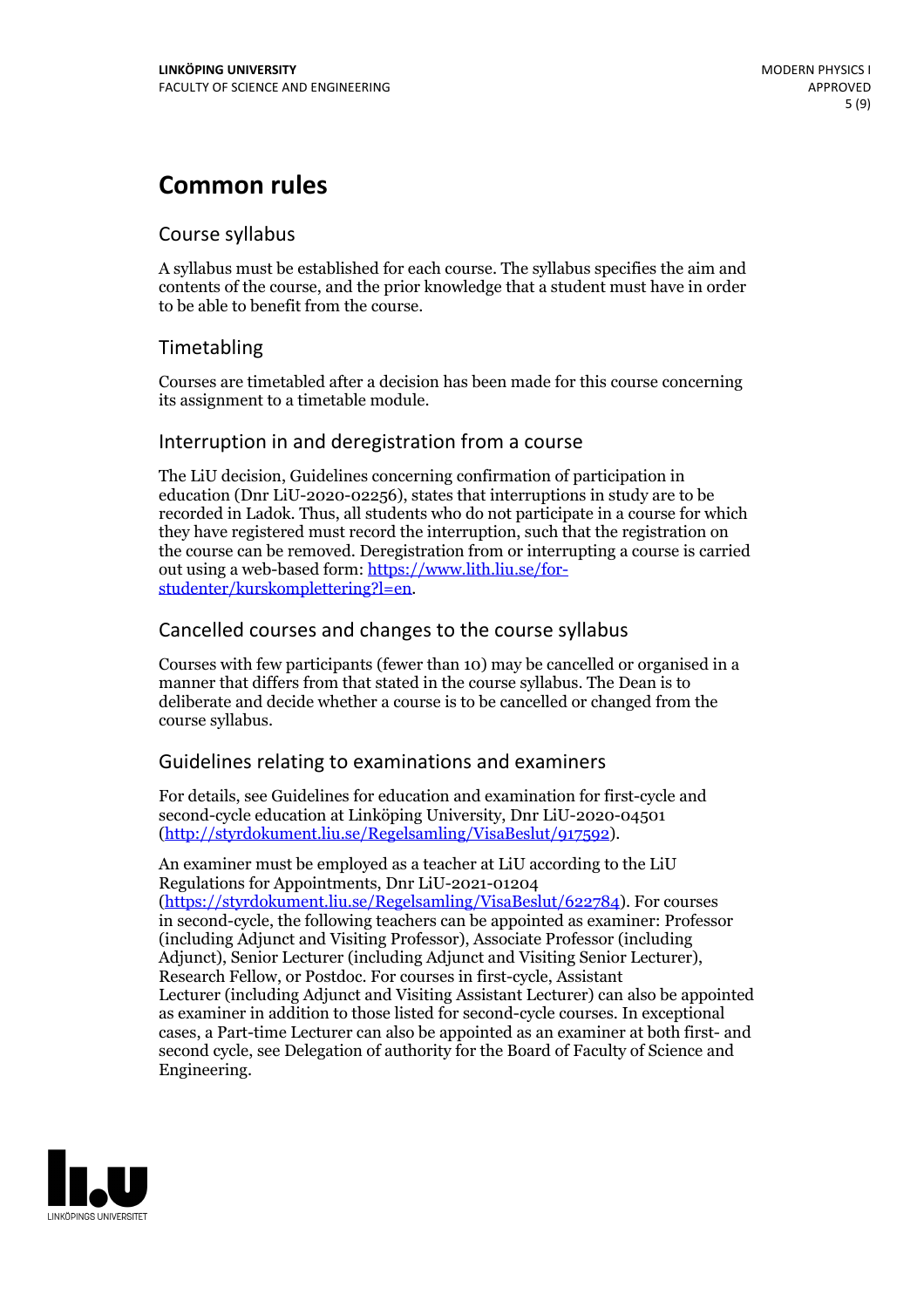## Forms of examination

#### **Principles for examination**

Written and oral examinations and digital and computer-based examinations are held at least three times a year: once immediately after the end of the course, once in August, and once (usually) in one of the re-examination periods. Examinations held at other times are to follow a decision of the faculty programme board.

Principles for examination scheduling for courses that follow the study periods:

- courses given in VT1 are examined for the first time in March, with re-examination in June and August
- courses given in VT2 are examined for the first time in May, with re-examination in August and October
- courses given in HT1 are examined for the first time in October, with re-examination in January and August
- courses given in HT2 are examined for the first time in January, with re-examination in March and in August.

The examination schedule is based on the structure of timetable modules, but there may be deviations from this, mainly in the case of courses that are studied and examined for several programmes and in lower grades (i.e. 1 and 2).

Examinations for courses that the faculty programme board has decided are to be held in alternate years are held three times during the school year in which the course is given according to the principles stated above.

Examinations for courses that are cancelled orrescheduled such that they are not given in one or several years are held three times during the year that immediately follows the course, with examination scheduling that corresponds to the scheduling that was in force before the course was cancelled or rescheduled.

When a course, or a written examination (TEN, DIT, DAT), is given for the last time, the regular examination and two re-examinations will be offered. Thereafter, examinations are phased out by offering three examinations during the following academic year at the same times as the examinations in any substitute course. If there is no substitute course, three examinations will be offered during re- examination periods during the following academic year. Other examination times are decided by the faculty programme board. In all cases above, the examination is also offered one more time during the academic year after the following, unless the faculty programme board decides otherwise. In total, 6 re-examinations are offered, of which 2 are regular re-examinations. In the examination registration system, the examinations given for the penultimate time and the last time are denoted.

If a course is given during several periods of the year (for programmes, or on different occasions for different programmes) the faculty programme board or boards determine together the scheduling and frequency of re-examination occasions.

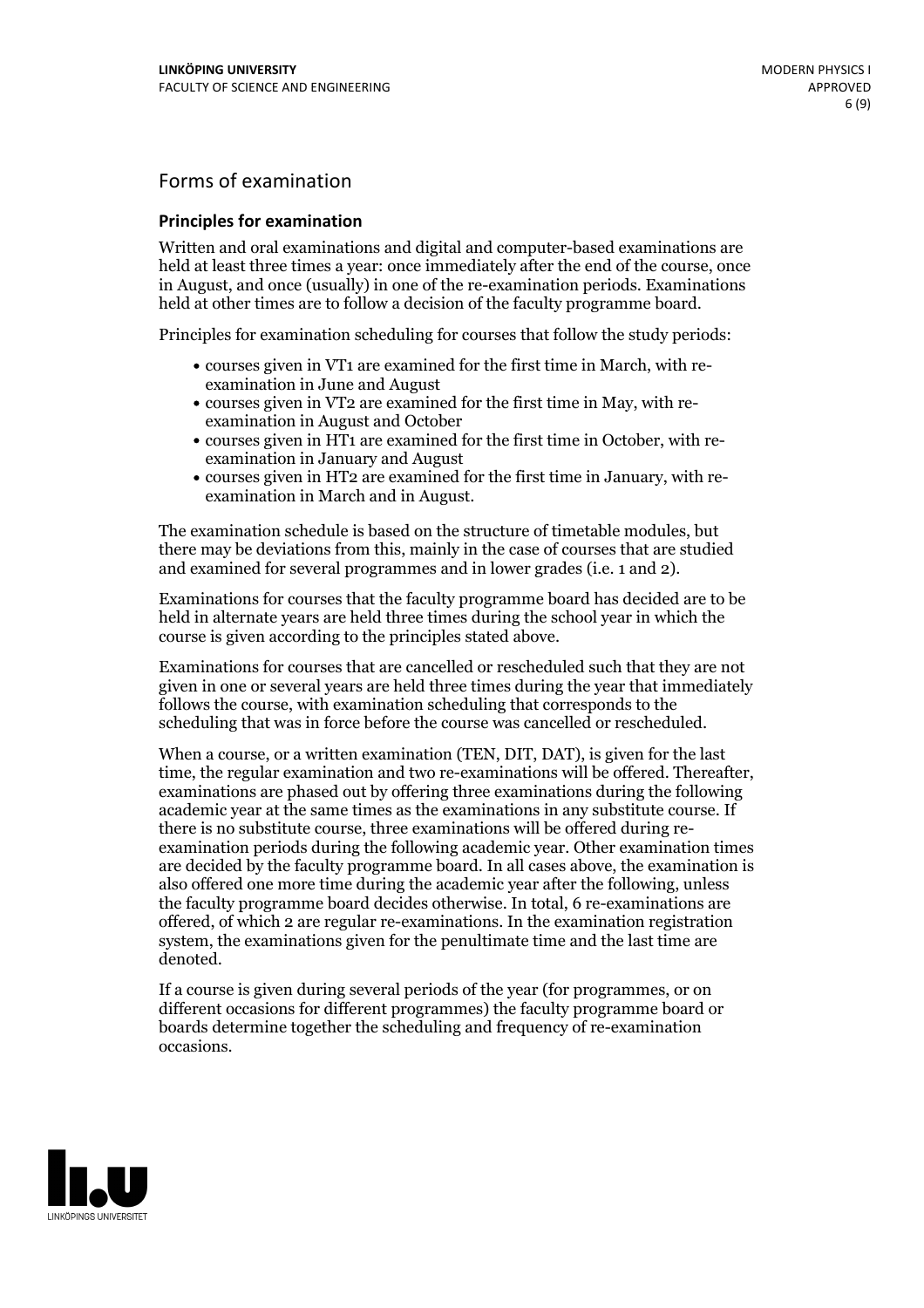### **Retakes of other forms of examination**

Regulations concerning retakes of other forms of examination than written examinations and digital and computer-based examinations are given in the LiU guidelines for examinations and examiners, [http://styrdokument.liu.se/Regelsamling/VisaBeslut/917592.](http://styrdokument.liu.se/Regelsamling/VisaBeslut/917592)

#### **Course closure**

For Decision on Routines for Administration of the Discontinuation of Educational Programs, Freestanding Courses and Courses in Programs, see DNR LiU-2021-04782. After a decision on closure and after the end of the discontinuation period, the students are referred to a replacement course (or similar) according to information in the course syllabus or programme syllabus. If a student has passed some part/parts of a closed program course but not all, and there is an at least partially replacing course, an assessment of crediting can be made. Any crediting of course components is made by the examiner.

### **Registration for examination**

In order to take an written, digital or computer-based examination, registration in advance is mandatory, see decision in the university's rule book [https://styrdokument.liu.se/Regelsamling/VisaBeslut/622682.](https://styrdokument.liu.se/Regelsamling/VisaBeslut/622682) An unregistered student can thus not be offered a place. The registration is done at the Student Portal or in the LiU-app during the registration period. The registration period opens 30 days before the date of the examination and closes 10 days before the date of the examination. Candidates are informed of the location of the examination by email, four days in advance.

### **Code of conduct for students during examinations**

Details are given in a decision in the university's rule book: <http://styrdokument.liu.se/Regelsamling/VisaBeslut/622682>.

#### **Retakes for higher grade**

Students at the Institute of Technology at LiU have the right to retake written examinations and digital and computer-based examinations in an attempt to achieve a higher grade. This is valid for all examination components with code "TEN", "DIT" and "DAT". The same right may not be exercised for other examination components, unless otherwise specified in the course syllabus.

A retake is not possible on courses that are included in an issued degree diploma.

#### **Grades**

The grades that are preferably to be used are Fail (U), Pass (3), Pass not without distinction  $(4)$  and Pass with distinction  $(5)$ .

- Grades U, 3, 4, 5 are to be awarded for courses that have written or digital examinations.<br>• Grades Fail (U) and Pass (G) may be awarded for courses with a large
- degree of practical components such as laboratory work, project work and

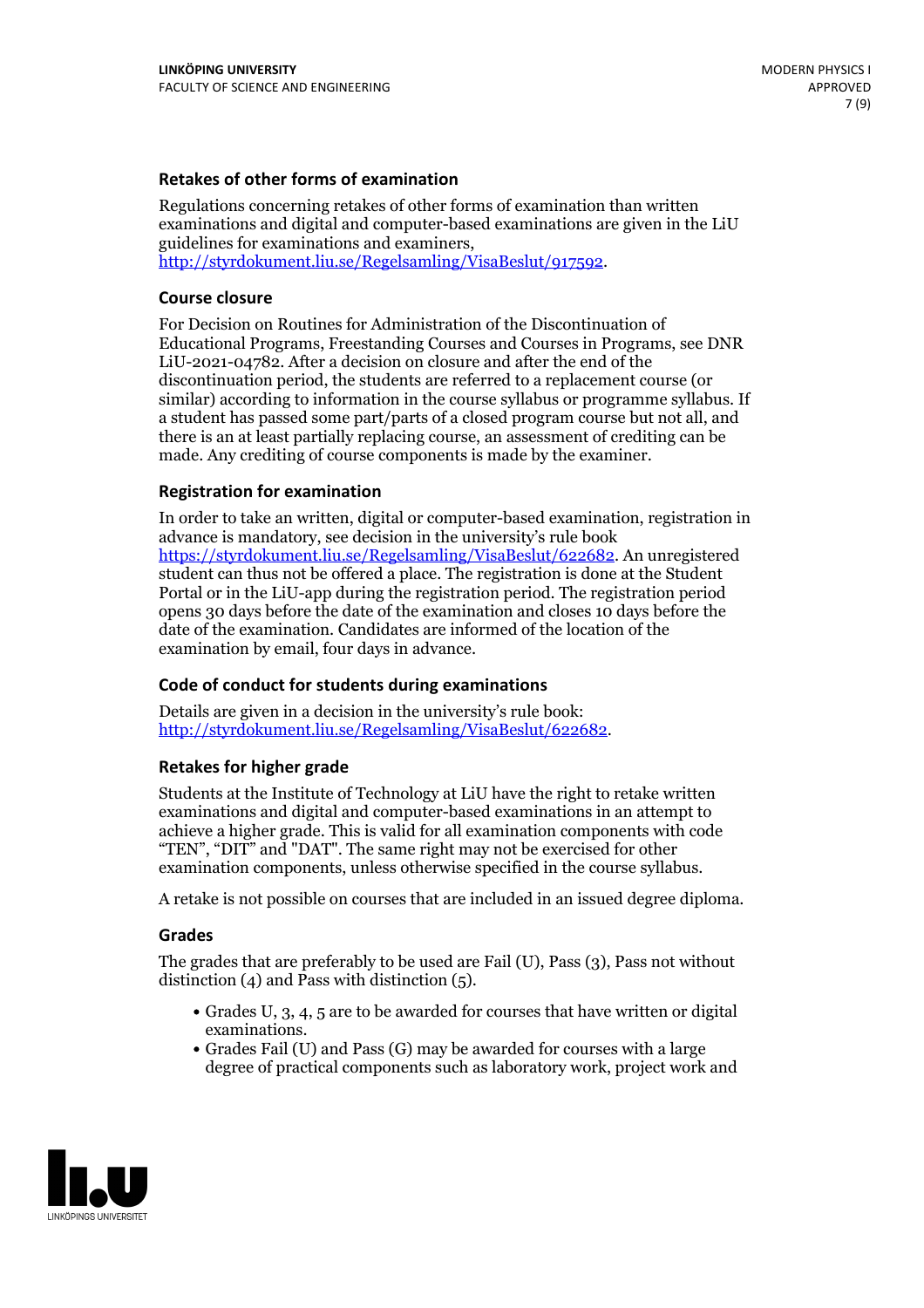group work.<br>• Grades Fail (U) and Pass (G) are to be used for degree projects and other independent work.

#### **Examination components**

The following examination components and associated module codes are used at the Faculty of Science and Engineering:

- Grades U, 3, 4, 5 are to be awarded for written examinations (TEN) and
- digital examinations (DIT).<br>• Examination components for which the grades Fail (U) and Pass (G) may be awarded are laboratory work (LAB), project work (PRA), preparatory written examination (KTR), digital preparatory written examination (DIK), oral examination (MUN), computer-based examination (DAT), home
- assignment (HEM), and assignment (UPG).<br>• Students receive grades either Fail (U) or Pass (G) for other examination components in which the examination criteria are satisfied principally through active attendance such as tutorial group (BAS) or examination item
- (MOM).<br>• Grades Fail (U) and Pass (G) are to be used for the examination components Opposition (OPPO) and Attendance at thesis presentation (AUSK) (i.e. part of the degree project).

In general, the following applies:

- 
- Mandatory course components must be scored and given <sup>a</sup> module code. Examination components that are not scored, cannot be mandatory. Hence, it is voluntary to participate in these examinations, and the voluntariness must be clearly stated. Additionally, if there are any associated conditions to
- the examination component, these must be clearly stated as well.<br>• For courses with more than one examination component with grades U,3,4,5, it shall be clearly stated how the final grade is weighted.

For mandatory components, the following applies (in accordance with the LiU Guidelines for education and examination for first-cycle and second-cycle education at Linköping University,<br>[http://styrdokument.liu.se/Regelsamling/VisaBeslut/917592\)](http://styrdokument.liu.se/Regelsamling/VisaBeslut/917592):

If special circumstances prevail, and if it is possible with consideration of the nature of the compulsory component, the examiner may decide to replace the compulsory component with another equivalent component.

For possibilities to alternative forms of examinations, the following applies (in accordance with the LiU Guidelines for education and examination for first-cycle [http://styrdokument.liu.se/Regelsamling/VisaBeslut/917592\)](http://styrdokument.liu.se/Regelsamling/VisaBeslut/917592):

If the LiU coordinator for students with disabilities has granted a student the right to an adapted examination for a written examination in an examination hall, the student has the right to it.